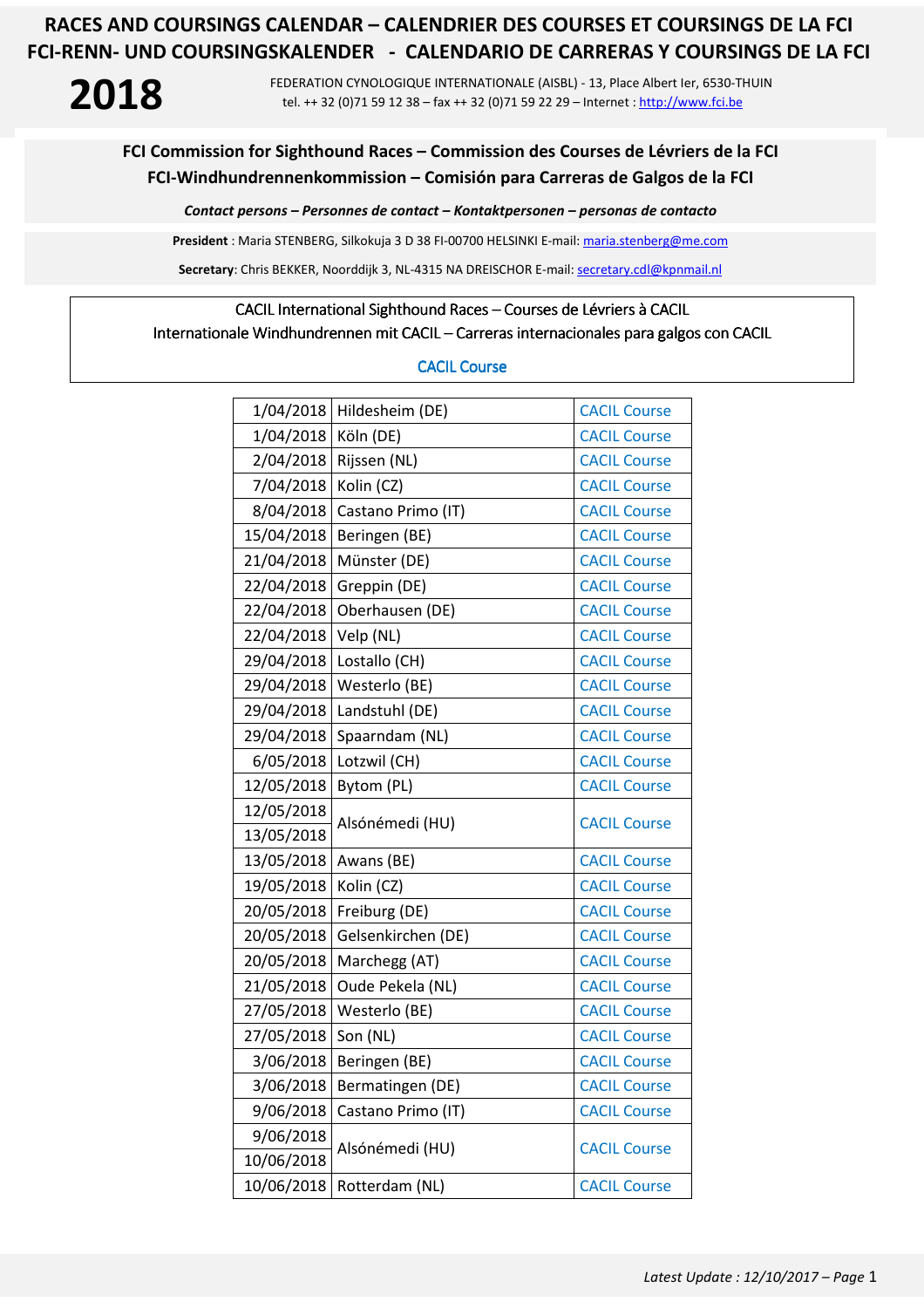

| 17/06/2018 | Kleindöttingen (CH)                                | <b>CACIL Course</b> |
|------------|----------------------------------------------------|---------------------|
| 17/06/2018 | Chatillon la Palud (FR)                            | <b>CACIL Course</b> |
| 17/06/2018 | Awans (BE)                                         | <b>CACIL Course</b> |
| 17/06/2018 | Krenglbach (AT)                                    | <b>CACIL Course</b> |
| 17/06/2018 | Jubbega (NL)                                       | <b>CACIL Course</b> |
| 24/06/2018 | Lelystad (NL)                                      | <b>CACIL Course</b> |
| 1/07/2018  | Lednice (CZ)                                       | <b>CACIL Course</b> |
| 8/07/2018  | Rotterdam (NL)                                     | <b>CACIL Course</b> |
| 15/07/2018 | Velp (NL)                                          | <b>CACIL Course</b> |
| 15/07/2018 | Beringen (BE)                                      | <b>CACIL Course</b> |
| 21/07/2018 | Kolin (CZ)                                         | <b>CACIL Course</b> |
| 21/07/2018 |                                                    |                     |
| 22/07/2018 | Yekaterinburg (RU)                                 | <b>CACIL Course</b> |
| 22/07/2018 | Hünstetten (DE)                                    | <b>CACIL Course</b> |
| 22/07/2018 | Awans (BE)                                         | <b>CACIL Course</b> |
| 22/07/2018 | Garbsen (DE)                                       | <b>CACIL Course</b> |
| 28/07/2018 | Helsinki (FI)                                      | <b>CACIL Course</b> |
| 5/08/2018  | Kleindöttingen (CH)                                | <b>CACIL Course</b> |
| 12/08/2018 | Son (NL)                                           | <b>CACIL Course</b> |
| 18/08/2018 | Lednice (CZ)                                       | <b>CACIL Course</b> |
| 18/08/2018 | Hamburg (DE)                                       | <b>CACIL Course</b> |
| 25/08/2018 | Kolin (CZ)                                         | <b>CACIL Course</b> |
| 25/08/2018 | Munster (DE)                                       | <b>CACIL Course</b> |
| 26/08/2018 | Freiburg (DE)                                      | <b>CACIL Course</b> |
| 31/08/2018 |                                                    |                     |
| 1/09/2018  | <b>FCI WORLD CHAMPIONSHIP</b><br><b>Awans (BE)</b> | <b>CACIL Course</b> |
| 2/09/2018  |                                                    |                     |
| 9/09/2018  | Greppin (DE)                                       | <b>CACIL Course</b> |
| 9/09/2018  | Lelystad (NL)                                      | <b>CACIL Course</b> |
| 9/09/2018  | Lorch (DE)                                         | <b>CACIL Course</b> |
| 9/09/2018  | Krenglbach (AT)                                    | <b>CACIL Course</b> |
| 15/09/2018 | Rijssen (NL)                                       | <b>CACIL Course</b> |
| 16/09/2018 | Westerlo (BE)                                      | <b>CACIL Course</b> |
| 22/09/2018 | Bytom (PL)                                         | <b>CACIL Course</b> |
| 23/09/2018 | Lostallo (CH)                                      | <b>CACIL Course</b> |
| 29/09/2018 | Lednice (CZ)                                       | <b>CACIL Course</b> |
| 30/09/2018 | Gelsenkirchen (DE)                                 | <b>CACIL Course</b> |
| 6/10/2018  | Alsónémedi (HU)                                    | <b>CACIL Course</b> |
| 7/10/2018  |                                                    |                     |
| 7/10/2018  | Untersiebenbrunn (AT)                              | <b>CACIL Course</b> |
| 14/10/2018 | Westerlo (BE)                                      | <b>CACIL Course</b> |
| 14/10/2018 | Castano Primo (IT)                                 | <b>CACIL Course</b> |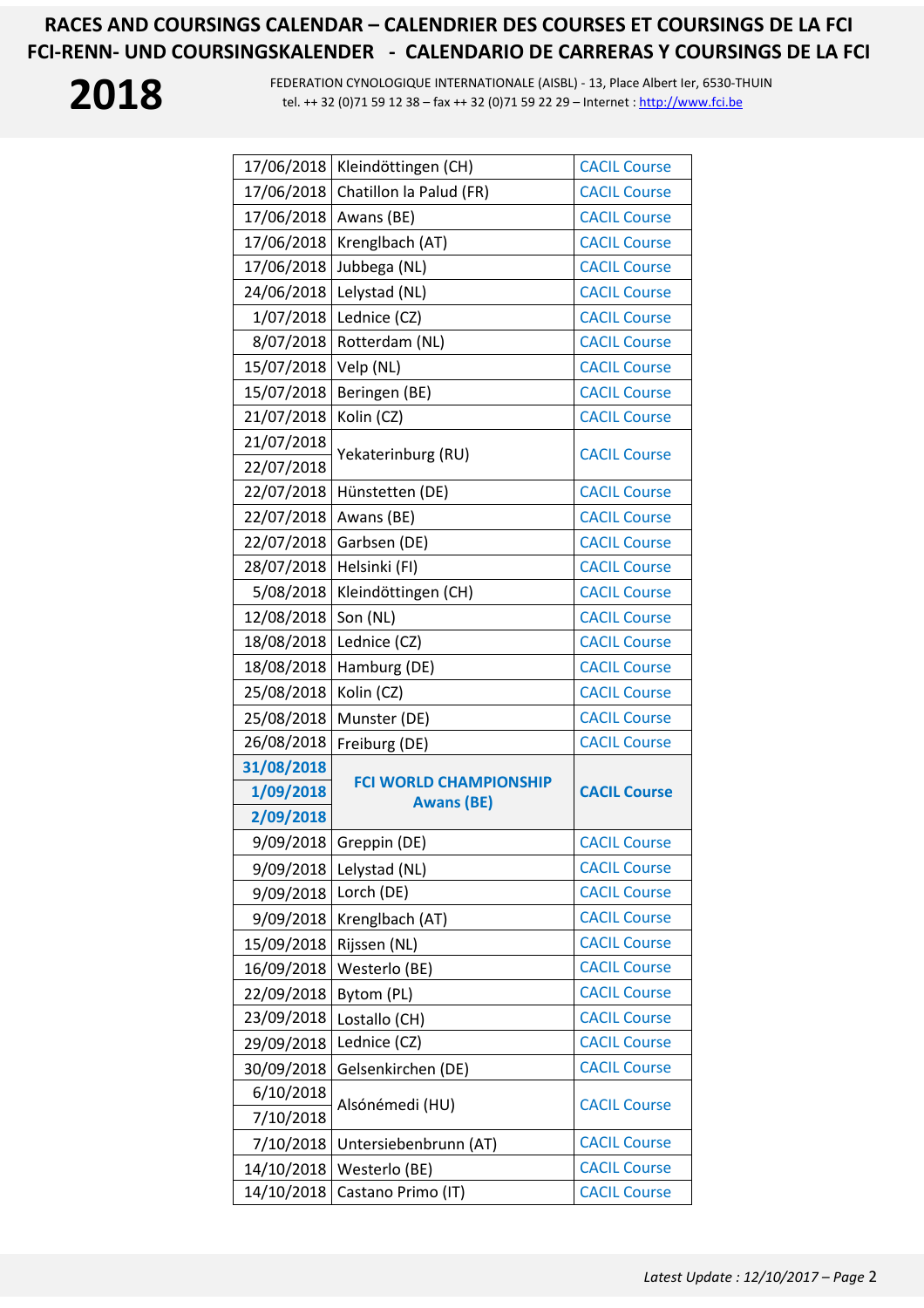| 14/10/2018   Rifferswil (CH)     | <b>CACIL Course</b> |
|----------------------------------|---------------------|
| 28/10/2018   Beringen (BE)       | <b>CACIL Course</b> |
| 28/10/2018   Kleindöttingen (CH) | <b>CACIL Course</b> |
| 28/10/2018 Oude Pekela (NL)      | <b>CACIL Course</b> |
| $4/11/2018$ Awans (BE)           | <b>CACIL Course</b> |
| $4/11/2018$ Spaarndam (NL)       | <b>CACIL Course</b> |

| <b>FCI EUROPEAN CHAMPIONSHIP</b> |         |                     |
|----------------------------------|---------|---------------------|
| 2019                             | Germany | <b>CACIL Course</b> |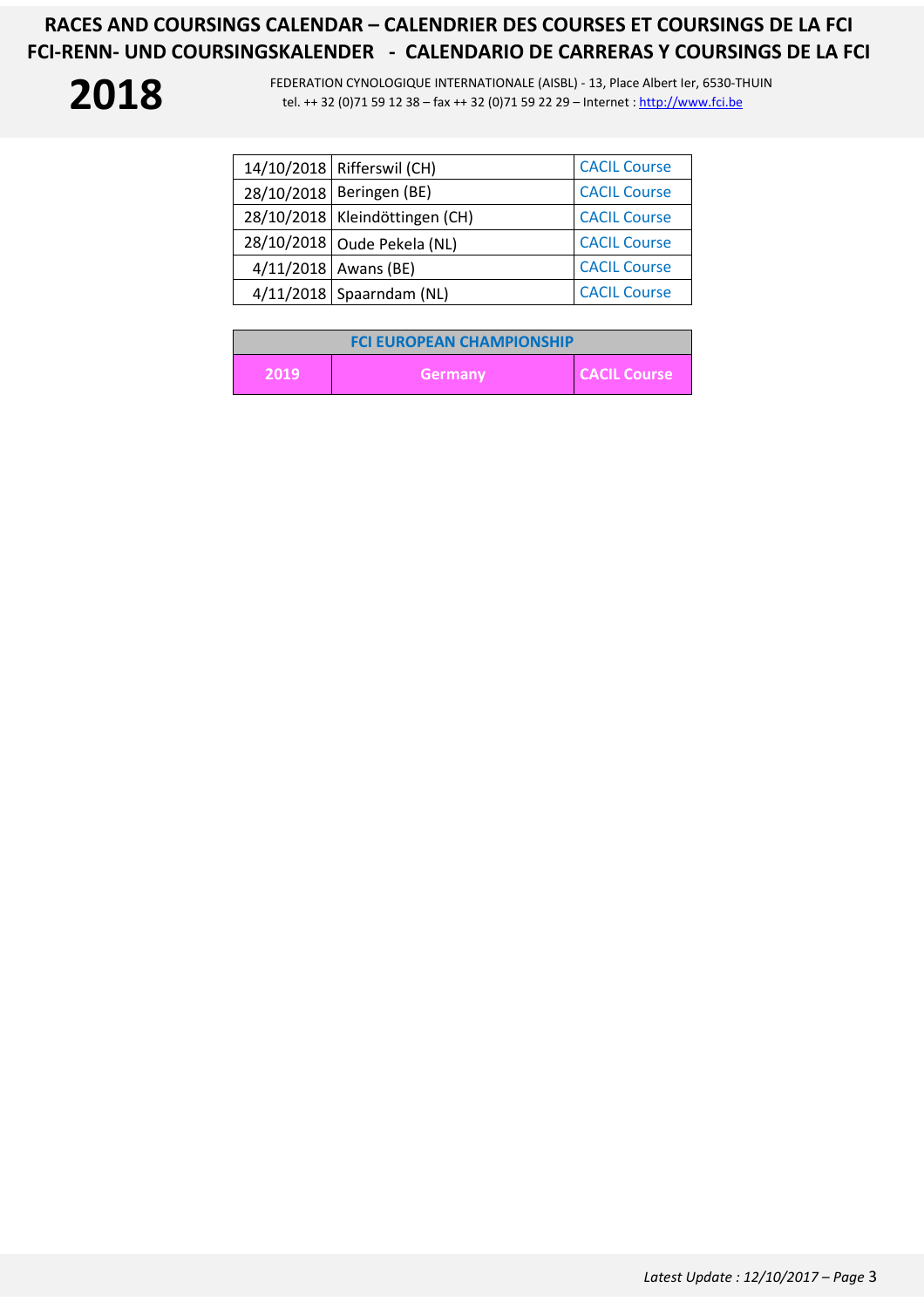**2018** FEDERATION CYNOLOGIQUE INTERNATIONALE (AISBL) - 13, Place Albert Ier, 6530-THUIN tel. ++ 32 (0)71 59 12 38 – fax ++ 32 (0)71 59 22 29 – Internet : http://www.fci.be tel. ++ 32 (0)71 59 12 38 – fax ++ 32 (0)71 59 22 29 – Internet : http://www.fci.be

### **Epreuves internationales de coursings à CACIL – International CACIL Coursings Internationale Coursings mit CACIL – Coursings internacionales con CACIL CACIL Coursings**

| 13/01/2018 | Galtur (AT)             | <b>CACIL Coursing</b> |
|------------|-------------------------|-----------------------|
| 14/01/2018 |                         |                       |
| 20/01/2018 | Stubaital (AT)          | <b>CACIL Coursing</b> |
| 21/01/2018 |                         |                       |
| 3/03/2018  |                         | <b>CACIL Coursing</b> |
| 4/03/2018  | Alsónémedi (HU)         |                       |
| 10/03/2018 | Dolsko, Ljubljana (SL)  | <b>CACIL Coursing</b> |
| 10/03/2018 | Perpignan (FR)          | <b>CACIL Coursing</b> |
| 11/03/2018 |                         |                       |
| 10/03/2018 | Beringen (BE)           |                       |
| 11/03/2018 |                         | <b>CACIL Coursing</b> |
| 17/03/2018 | Babenhausen (DE)        |                       |
| 18/03/2018 |                         | <b>CACIL Coursing</b> |
| 17/03/2018 | Laferté-sur-Amance (FR) | <b>CACIL Coursing</b> |
| 18/03/2018 |                         |                       |
| 18/03/2018 | Rifferswil (CH)         | <b>CACIL Coursing</b> |
| 18/03/2018 | Gaweinstal (AT)         | <b>CACIL Coursing</b> |
| 24/03/2018 | Aywaille (BE)           | <b>CACIL Coursing</b> |
| 25/03/2018 |                         |                       |
| 31/03/2018 | Vranov u Brna (CZ)      | <b>CACIL Coursing</b> |
| 1/04/2018  |                         |                       |
| 31/03/2018 | Rouge (FR)              | <b>CACIL Coursing</b> |
| 1/04/2018  |                         |                       |
| 1/04/2018  | Cavriana (IT)           | <b>CACIL Coursing</b> |
| 1/04/2018  | Spaarndam (NL)          | <b>CACIL Coursing</b> |
| 2/04/2018  | Lotzwil (CH)            | <b>CACIL Coursing</b> |
| 7/04/2018  | Cakovec (HR)            | <b>CACIL Coursing</b> |
| 7/04/2018  | Mariestad (SE)          | <b>CACIL Coursing</b> |
| 8/04/2018  |                         |                       |
| 7/04/2018  | Kronenberg (NL)         | <b>CACIL Coursing</b> |
| 8/04/2018  |                         |                       |
| 8/04/2018  | Volkmarsen (DE)         | <b>CACIL Coursing</b> |
| 14/04/2018 | Amermont (BE)           | <b>CACIL Coursing</b> |
| 15/04/2018 |                         |                       |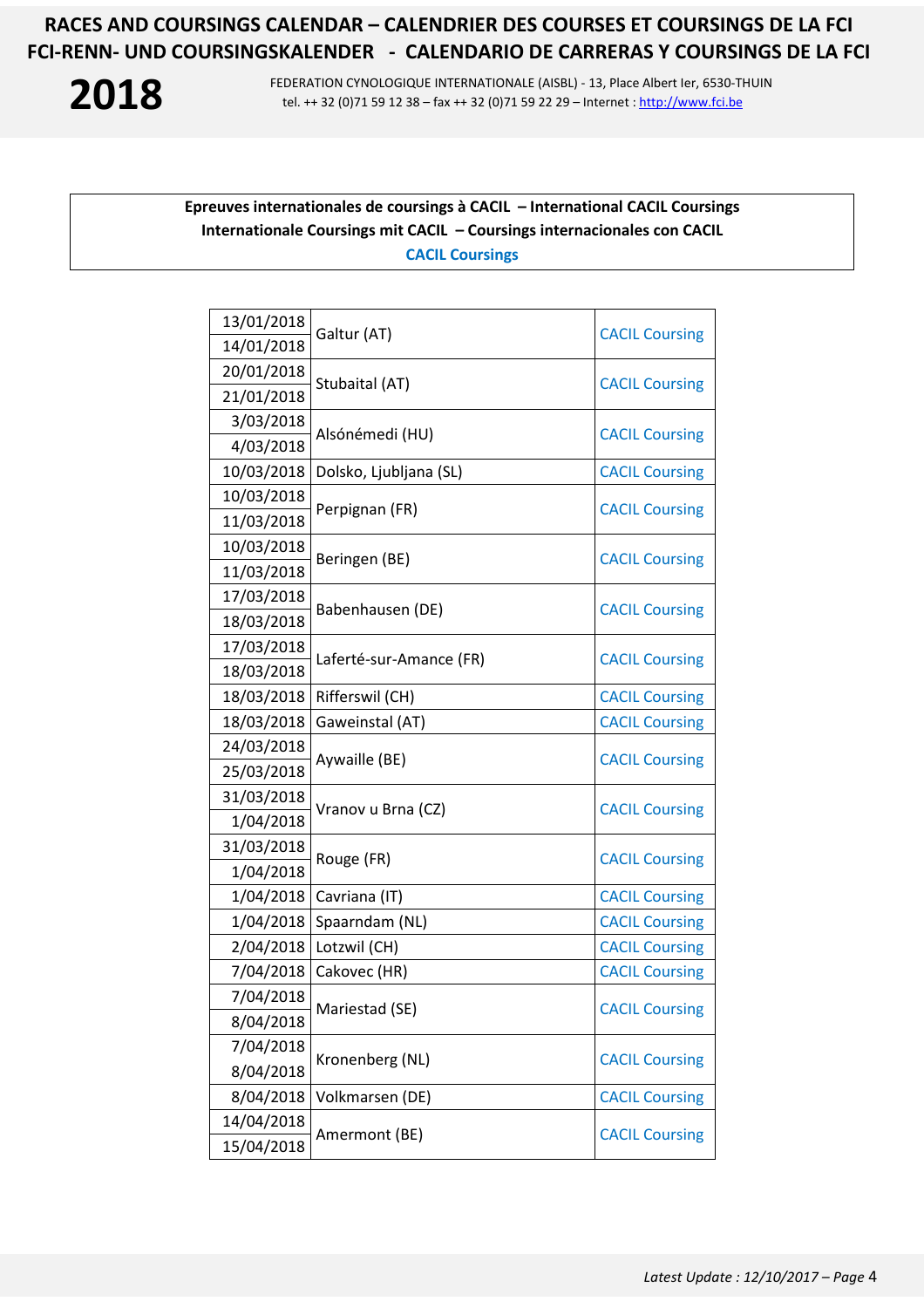| 14/04/2018 | Partizánske (SK)                 | <b>CACIL Coursing</b> |
|------------|----------------------------------|-----------------------|
| 15/04/2018 |                                  |                       |
| 21/04/2018 | Hünstetten (DE)                  | <b>CACIL Coursing</b> |
| 22/04/2018 |                                  |                       |
| 21/04/2018 |                                  | <b>CACIL Coursing</b> |
| 22/04/2018 | Bytom (PL)                       |                       |
| 28/04/2018 | Benice (CZ)                      | <b>CACIL Coursing</b> |
| 28/04/2018 |                                  | <b>CACIL Coursing</b> |
| 29/04/2018 | Mustiala, Tamela (FI)            |                       |
| 29/04/2018 | Belfort (FR)                     | <b>CACIL Coursing</b> |
| 29/04/2018 | Dnipro (UA)                      | <b>CACIL Coursing</b> |
| 29/04/2018 | Spitzerberg (AT)                 | <b>CACIL Coursing</b> |
| 1/05/2018  | Cavriana (IT)                    | <b>CACIL Coursing</b> |
| 5/05/2018  | Oude Pekela (NL)                 | <b>CACIL Coursing</b> |
| 5/05/2018  |                                  |                       |
| 6/05/2018  | Košice (SK)                      | <b>CACIL Coursing</b> |
| 12/05/2018 | Rostock (DE)                     | <b>CACIL Coursing</b> |
| 12/05/2018 | St. Petersburg (RU)              | <b>CACIL Coursing</b> |
| 13/05/2018 |                                  |                       |
| 12/05/2018 | Lorcé (BE)                       | <b>CACIL Coursing</b> |
| 13/05/2018 |                                  |                       |
| 12/05/2018 | Axel (NL)                        | <b>CACIL Coursing</b> |
| 13/05/2018 |                                  |                       |
| 20/05/2018 | Warszawa (PL)                    | <b>CACIL Coursing</b> |
| 20/05/2018 | Harjumaa (EE)                    | <b>CACIL Coursing</b> |
| 20/05/2018 | Tüttleben (DE)                   | <b>CACIL Coursing</b> |
| 21/05/2018 |                                  |                       |
| 21/05/2018 | Aarau (CH)                       | <b>CACIL Coursing</b> |
| 26/05/2018 | Agonges (FR)                     | <b>CACIL Coursing</b> |
| 27/05/2018 |                                  |                       |
| 27/05/2018 | Ottenschlag (AT)                 | <b>CACIL Coursing</b> |
| 22/06/2018 | <b>FCI EUROPEAN CHAMPIONSHIP</b> | <b>CACIL Coursing</b> |
| 23/06/2018 | <b>Norresundby (DK)</b>          |                       |
| 24/06/2018 |                                  |                       |
| 1/07/2018  | Harjumaa (EE)                    | <b>CACIL Coursing</b> |
| 14/07/2018 | Tampere (FI)                     | <b>CACIL Coursing</b> |
| 15/07/2018 |                                  |                       |
| 28/07/2018 | Beringen (BE)                    | <b>CACIL Coursing</b> |
| 29/07/2018 |                                  |                       |
| 29/07/2018 | Jaunmarupe (LV)                  | <b>CACIL Coursing</b> |
| 30/07/2018 | Svealand (SE)                    | <b>CACIL Coursing</b> |
| 31/07/2018 |                                  |                       |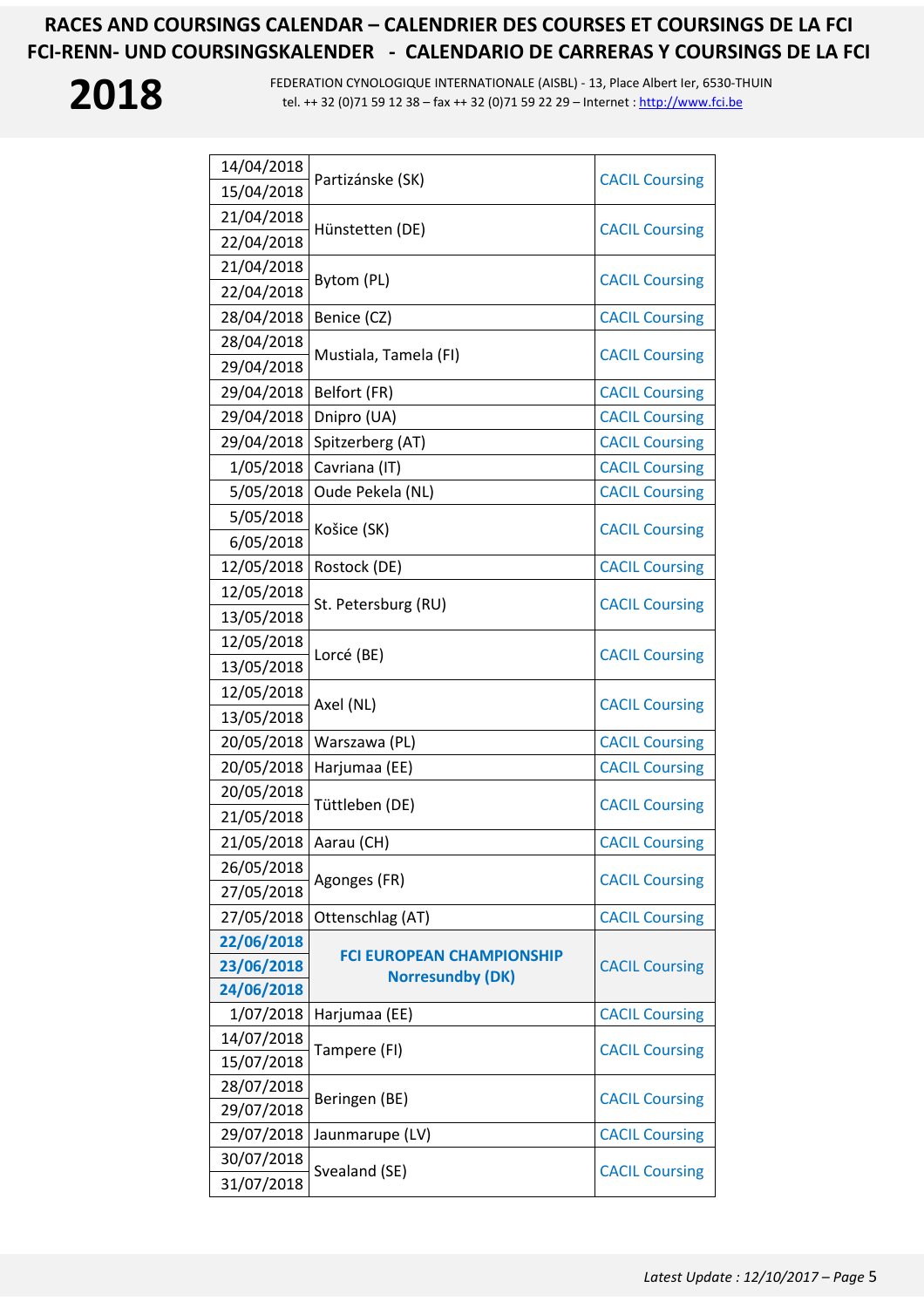| 12/08/2018 | Harjumaa (EE)          | <b>CACIL Coursing</b> |
|------------|------------------------|-----------------------|
| 18/08/2018 | Leek (NL)              | <b>CACIL Coursing</b> |
| 19/08/2018 |                        |                       |
| 25/08/2018 | Rujiena (LV)           | <b>CACIL Coursing</b> |
| 25/08/2018 | Hoope (DE)             | <b>CACIL Coursing</b> |
| 26/08/2018 |                        |                       |
| 25/08/2018 | Chojnice (PL)          | <b>CACIL Coursing</b> |
| 26/08/2018 |                        |                       |
| 25/08/2018 | Moscow (RU)            | <b>CACIL Coursing</b> |
| 26/08/2018 |                        |                       |
| 26/08/2018 | Pärnumaa (EE)          | <b>CACIL Coursing</b> |
| 26/08/2018 | Lotzwil (CH)           | <b>CACIL Coursing</b> |
| 2/09/2018  | Mariestad (SE)         | <b>CACIL Coursing</b> |
| 8/09/2018  | Gesves (BE)            | <b>CACIL Coursing</b> |
| 9/09/2018  |                        |                       |
| 8/09/2018  | Radnice (CZ)           | <b>CACIL Coursing</b> |
| 9/09/2018  |                        |                       |
| 9/09/2018  | Trautskirchen (DE)     | <b>CACIL Coursing</b> |
| 9/09/2018  | Dolsko, Ljubljana (SL) | <b>CACIL Coursing</b> |
| 9/09/2018  | Harjumaa (EE)          | <b>CACIL Coursing</b> |
| 15/09/2018 | Galtur (AT)            | <b>CACIL Coursing</b> |
| 16/09/2018 |                        |                       |
| 15/09/2018 | Gerbeviller (FR)       | <b>CACIL Coursing</b> |
| 16/09/2018 |                        |                       |
| 15/09/2018 | Galanta (SK)           | <b>CACIL Coursing</b> |
| 16/09/2018 |                        |                       |
| 15/09/2018 | Lotzwil (CH)           | <b>CACIL Coursing</b> |
| 16/09/2018 |                        |                       |
| 16/09/2018 | Kyiv (UA)              | <b>CACIL Coursing</b> |
| 16/09/2018 | Villaverla (IT)        | <b>CACIL Coursing</b> |
| 22/09/2018 | Østlandet (NO)         | <b>CACIL Coursing</b> |
| 23/09/2018 |                        |                       |
| 22/09/2018 | Amermont (BE)          | <b>CACIL Coursing</b> |
| 23/09/2018 |                        |                       |
| 22/09/2018 | Volkmarsen (DE)        | <b>CACIL Coursing</b> |
| 23/09/2018 |                        |                       |
| 23/09/2018 | Horni Rozinka (CZ)     | <b>CACIL Coursing</b> |
| 23/09/2018 | St. Aegyd (AT)         | <b>CACIL Coursing</b> |
| 29/09/2018 | Helsinki (FI)          | <b>CACIL Coursing</b> |
| 30/09/2018 |                        |                       |